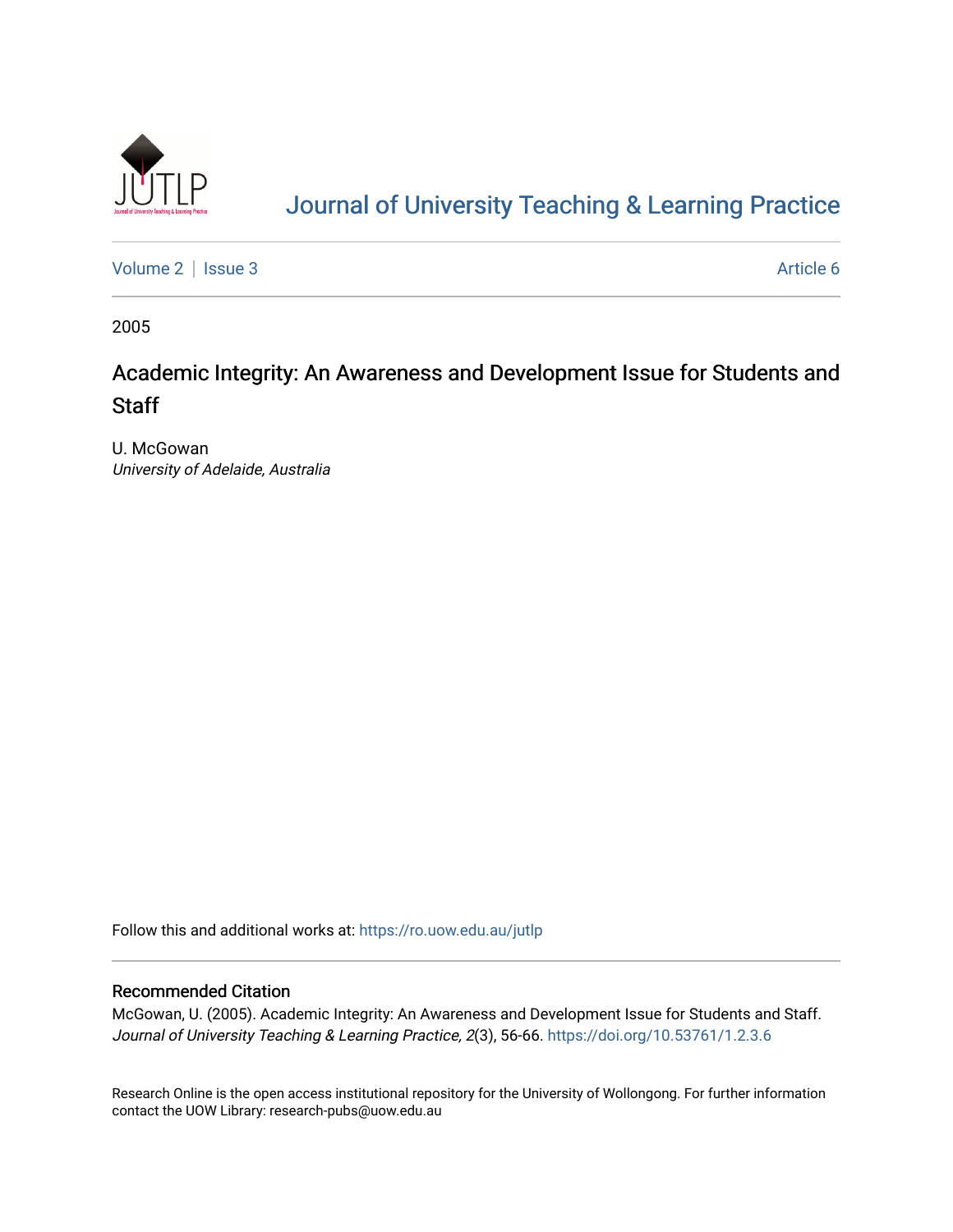### Academic Integrity: An Awareness and Development Issue for Students and Staff

#### **Abstract**

University plagiarism policies aimed at assuring academic integrity provide for increased vigilance and disciplinary procedures to deal with transgressions. Many policies also include guidelines to teaching staff to ensure that students are adequately informed about the meaning of plagiarism and its consequences, and about methods of citing within the particular referencing system in use. However, the experience of academic advising has indicated that receiving such information is insufficient for students who, for a variety of reasons, inadvertently lapse into plagiarism. This is particularly the case for international students for whom English is a second or additional language. A simple and not excessively timeconsuming strategy is proposed for academics to ensure that students have the opportunity to learn not only the mechanics of what they are required to do, but also the reasons for the requirements and assistance in learning the language for fulfilling these requirements. The strategy involves, firstly, the induction of students into the concept of evidence-based learning as the essential characteristic of university learning, teaching and research, and secondly, the application of a tool such as genre analysis for mastering the language of their discipline. This is an awareness and development issue that is particularly important for international students whose time within the English-speaking Australian university environment may be limited to three or four years. The proposed strategy has the potential of becoming a powerful mechanism for reducing the incidence of inadvertent plagiarism, as well as raising the overall standard of written work for an increasing range of students.

#### Keywords

Academic integrity, awareness and development issue, international students, incidence of inadvertent plagiarism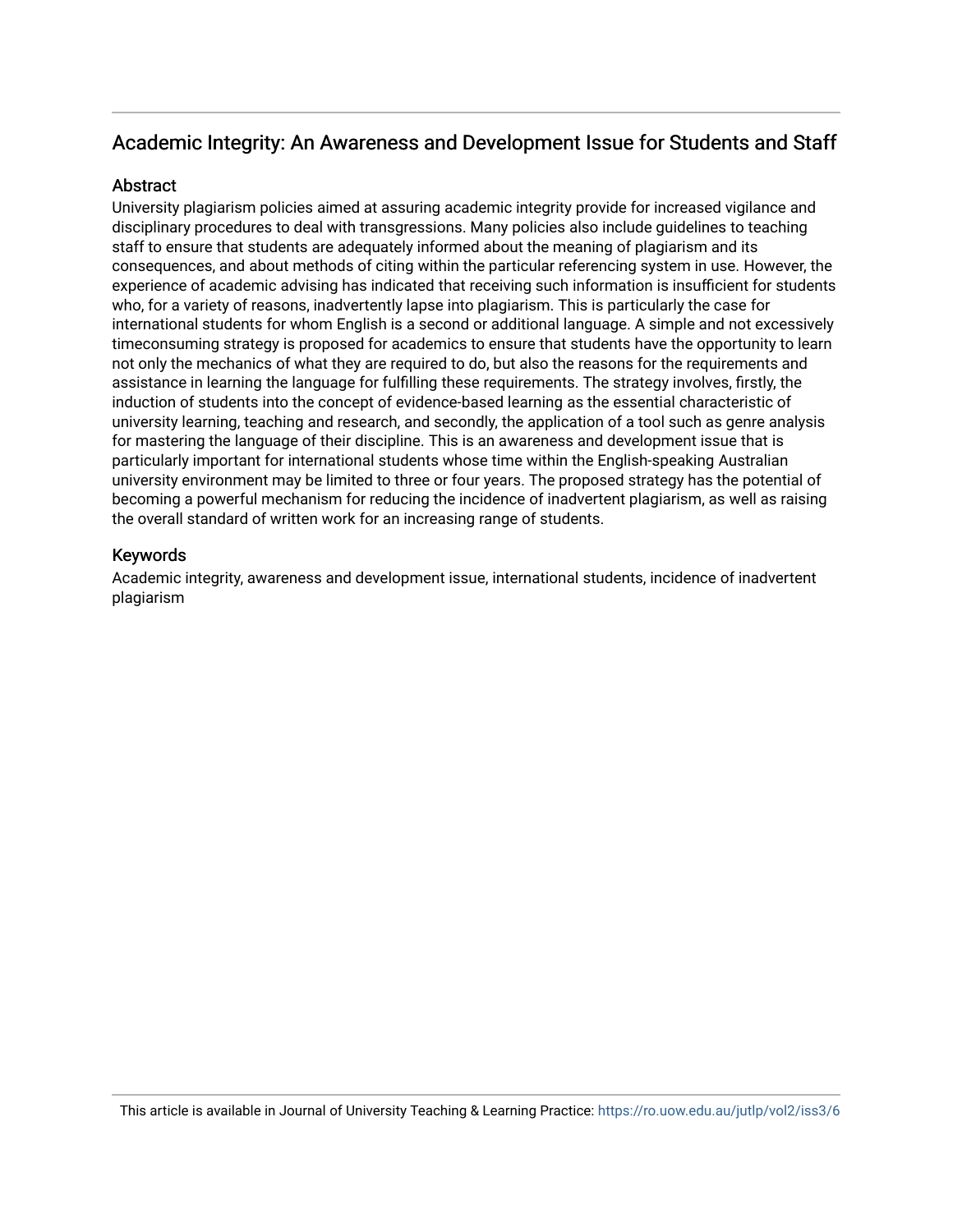

# [Journal of University Teaching & Learning Practice](https://ro.uow.edu.au/jutlp)

[Volume 2](https://ro.uow.edu.au/jutlp/vol2) | [Issue 3](https://ro.uow.edu.au/jutlp/vol2/iss3) Article 6

2005

## Academic Integrity: An Awareness and Development Issue for Students and **Staff**

U. McGowan University of Adelaide

Follow this and additional works at: [https://ro.uow.edu.au/jutlp](https://ro.uow.edu.au/jutlp?utm_source=ro.uow.edu.au%2Fjutlp%2Fvol2%2Fiss3%2F6&utm_medium=PDF&utm_campaign=PDFCoverPages) 

#### Recommended Citation

McGowan, U. (2005). Academic Integrity: An Awareness and Development Issue for Students and Staff. Journal of University Teaching & Learning Practice, 2(3). [https://ro.uow.edu.au/jutlp/vol2/iss3/6](https://ro.uow.edu.au/jutlp/vol2/iss3/6?utm_source=ro.uow.edu.au%2Fjutlp%2Fvol2%2Fiss3%2F6&utm_medium=PDF&utm_campaign=PDFCoverPages)

Research Online is the open access institutional repository for the University of Wollongong. For further information contact the UOW Library: research-pubs@uow.edu.au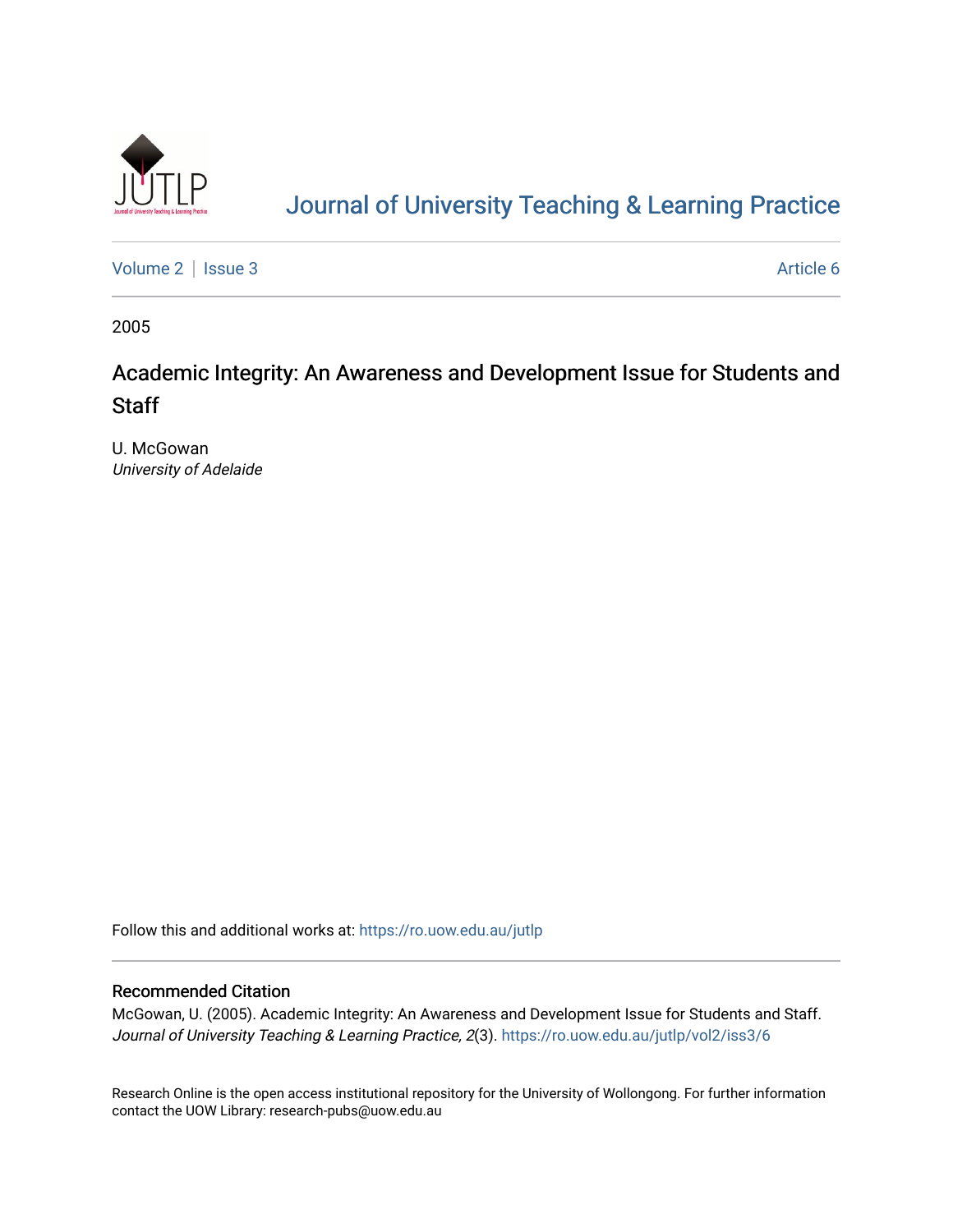### Academic Integrity: An Awareness and Development Issue for Students and Staff

#### **Abstract**

University plagiarism policies aimed at assuring academic integrity provide for increased vigilance and disciplinary procedures to deal with transgressions. Many policies also include guidelines to teaching staff to ensure that students are adequately informed about the meaning of plagiarism and its consequences, and about methods of citing within the particular referencing system in use. However, the experience of academic advising has indicated that receiving such information is insufficient for students who, for a variety of reasons, inadvertently lapse into plagiarism. This is particularly the case for international students for whom English is a second or additional language. A simple and not excessively timeconsuming strategy is proposed for academics to ensure that students have the opportunity to learn not only the mechanics of what they are required to do, but also the reasons for the requirements and assistance in learning the language for fulfilling these requirements. The strategy involves, firstly, the induction of students into the concept of evidence-based learning as the essential characteristic of university learning, teaching and research, and secondly, the application of a tool such as genre analysis for mastering the language of their discipline. This is an awareness and development issue that is particularly important for international students whose time within the English-speaking Australian university environment may be limited to three or four years. The proposed strategy has the potential of becoming a powerful mechanism for reducing the incidence of inadvertent plagiarism, as well as raising the overall standard of written work for an increasing range of students.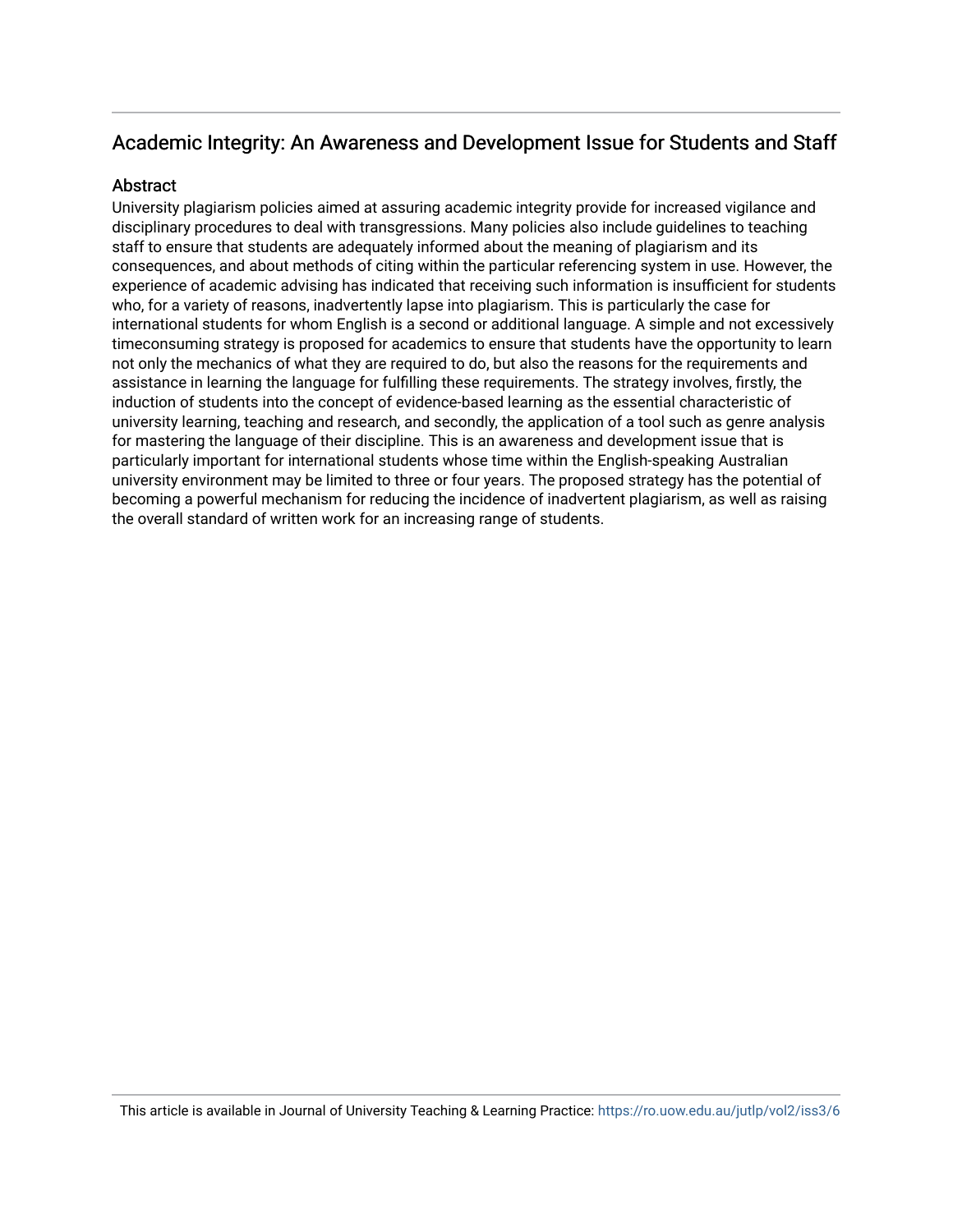*Jour nal of Univ e rsit y Teaching and Lear ning Pr ac ti ce*



# **Academic Integrity: An Awareness and Development Issue for Students and Staff**

# **Ursula McGowan**

The University of Adelaide ursula.mcgowan@adelaide.edu.au

# **Abstract**

*University plagiarism policies aimed at assuring academic integrity provide for increased vigilance and disciplinary procedures to deal with transgressions. Many policies also include guidelines to teaching staff to ensure that students are adequately informed about the meaning of plagiarism and its consequences, and about methods of citing within the particular referencing system in use. However, the experience of academic advising has indicated that receiving such information is insufficient for students who, for a variety of reasons, inadvertently lapse into plagiarism. This is particularly the case for international students for whom English is a second or additional language. A simple and not excessively timeconsuming strategy is proposed for academics to ensure that students have the opportunity to learn not only the mechanics of what they are required to do, but also the reasons for the requirements and assistance in learning the language for fulfilling these requirements. The strategy involves, firstly, the induction of students into the concept of evidence-based learning as the essential characteristic of university learning, teaching and research, and secondly, the application of a tool such as genre analysis for mastering the language of their discipline. This is an awareness and development issue that is particularly important for international students whose time within the English-speaking Australian university environment may be limited to three or four years. The proposed strategy has the potential of becoming a powerful mechanism for reducing the incidence of inadvertent plagiarism, as well as raising the overall standard of written work for an increasing range of students.*

*Key words: inadvertent plagiarism, academic integrity, genre analysis, international students, English as a Second Language, academic staff development*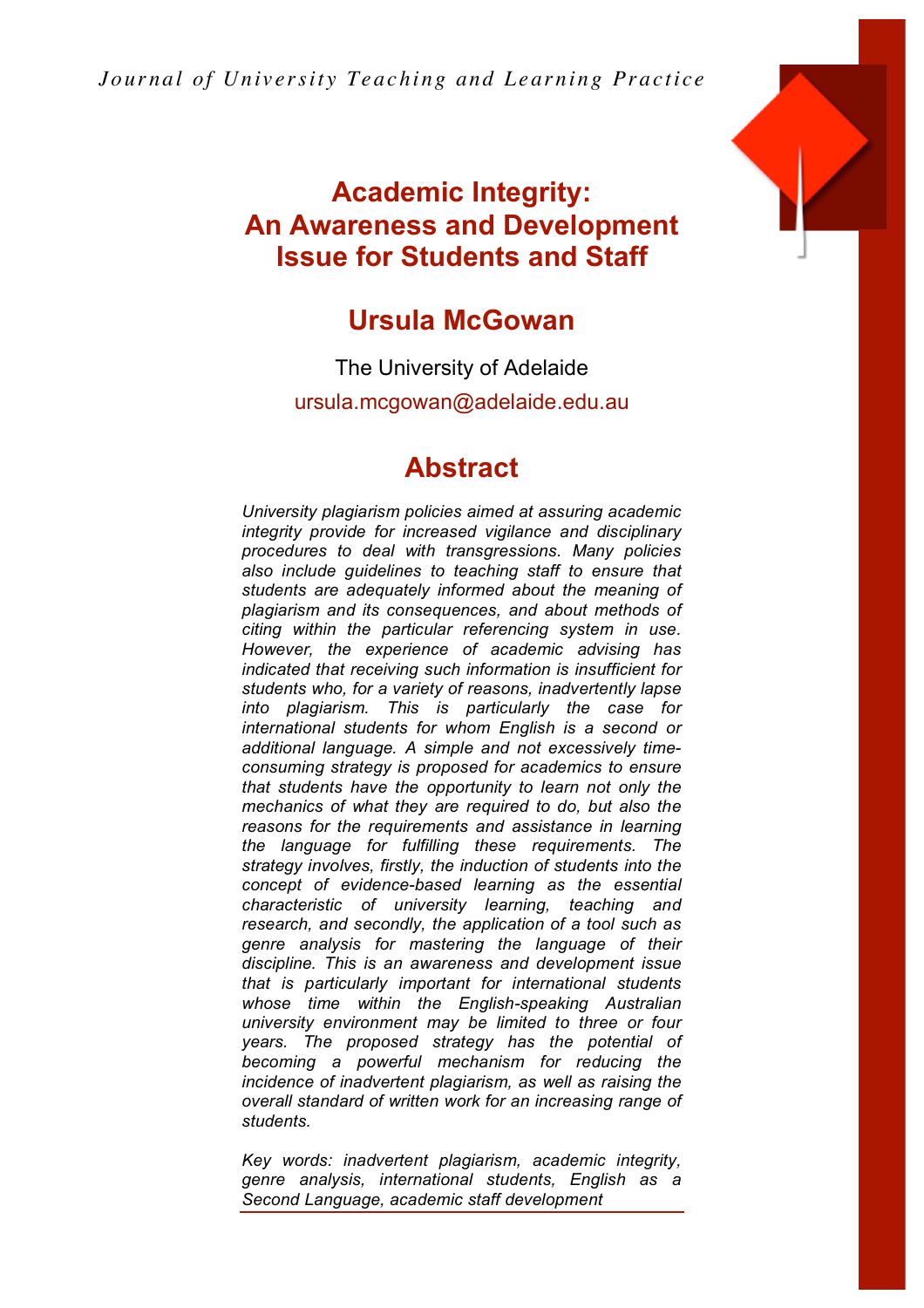# **Preface**

This paper is the outcome of reflective practice. It arises from my experience over a decade and a half as an academic adviser for university students and staff, and draws on a conceptual framework based on genre theory and functional grammar. In dealing with the day to day demands of responding to the reading and writing needs of students, and to specific teaching and assessment issues of academic staff, I have also drawn on a prior body of knowledge gained from a range of language learning theories and practices and developed in the teaching of English as a second language and German as a foreign language. In addition, my reflections on the theories and practices of my work have been enriched by insights into the complexities of cross-cultural communication through having been, myself, a learner of English as a second language during my early teens, while retaining and developing my first language, German, to a level of academic teaching and research. Thus the proposal developed in this paper is based, not on an empirical study, but on an amalgam of my theoretical insights and personal experiences as a teacher and a learner, and the application of these in my academic advisory work.

# **Introduction**

Although much is has been written about plagiarism and the increasing urgency for detecting and deterring academic dishonesty and wilful cheating in tertiary institutions, the less obvious and perhaps more widespread issue of unwitting plagiarism has so far been largely neglected in the literature. Learning how to 'avoid plagiarism' is an issue that affects many students in their transition to tertiary study. It is of particular significance for international and other students for whom English is a second or additional language. This paper is a step towards filling the gap identified in the literature, by proposing that the problems experienced by students in transition can, and should, be addressed by the use of an appropriate teaching strategy as an integral part of mainstream academic teaching practices.

The current trend for addressing plagiarism issues by many universities is through renewals of their plagiarism policies and guidelines that set out both disciplinary and educative principles. The main focus of these documents is typically on increased vigilance, together with well publicised disciplinary procedures, aimed at reducing dishonest or fraudulent behaviour. The additional focus on educative principles is generally to provide training in the mechanics of citation and referencing. Access to training and resources for plagiarismavoidance has become readily available within tertiary institutions and online. So, too, have resources that assist academic staff in modifying their teaching and assessment practices in order to minimise the occurrence of plagiarism (see, for example, Carroll, 2002; AUTC, 2002 (section 3); JISC, 2005).These publications and many of the tertiary staff development websites and plagiarism policies have included exhortations for teaching staff to provide 'clear' referencing guidelines, carefully designed assessment tasks and formative feedback to students.

However over more than a decade of my work as an academic adviser for students and staff, it has become obvious that 'clear guidelines and feedback to students' are often insufficient to dispel the confusion that surrounds the concept of plagiarism. Staff continue to express their disappointment and frustration that students who have been told to write 'in their own words', and who have been given plagiarism definitions, rules about attribution and the required referencing system, still present unattributed material that is copied or downloaded from elsewhere.

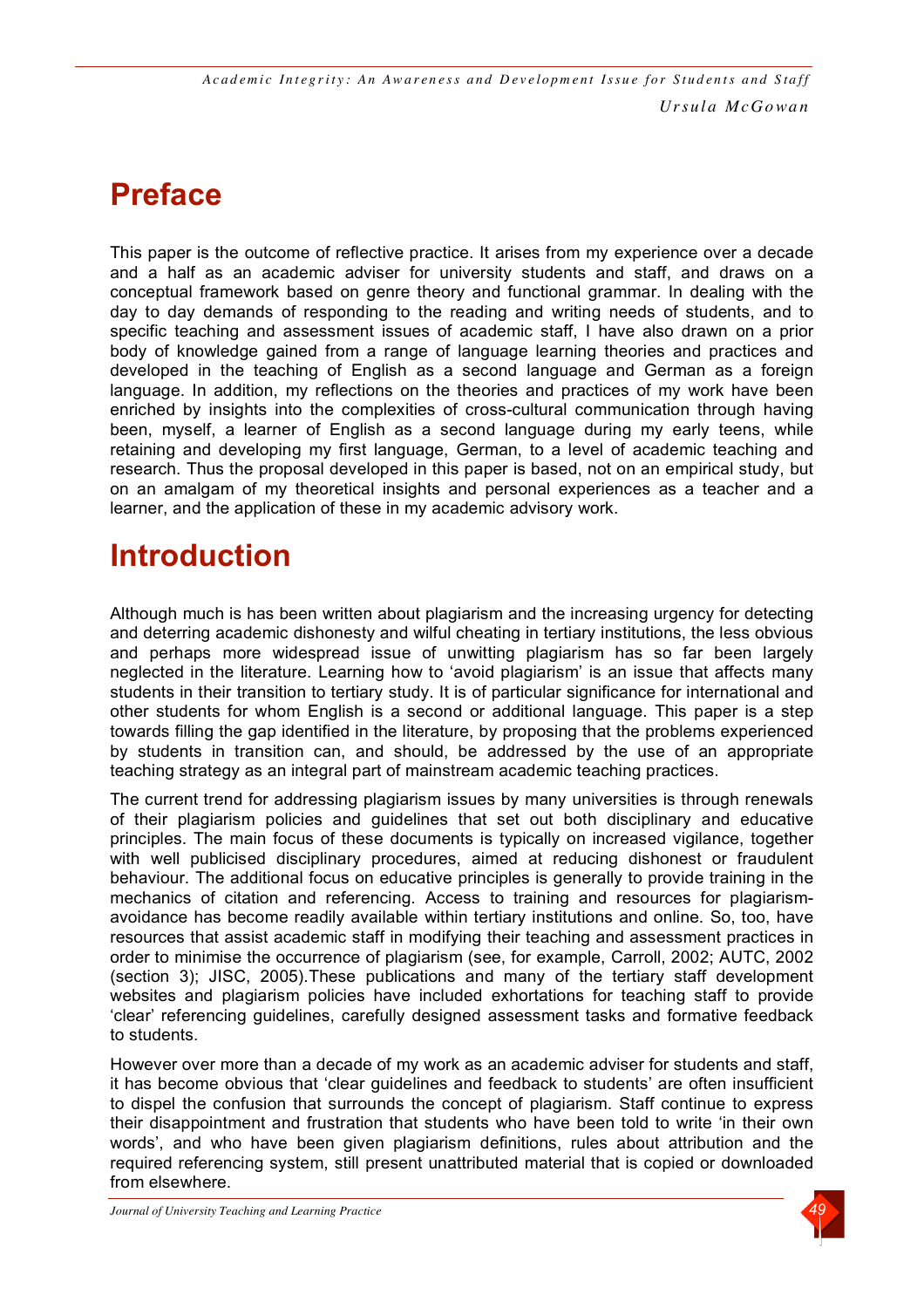Staff are particularly puzzled by blatantly obvious cases where the students innocently provide full reference to the plagiarised material and also sign statements attesting to their 'own work'. Students, on the other hand, frequently express their dismay and confusion, also documented in the literature (e.g. Ashworth et al. 1997), at finding that they have failed to satisfy the required standards and that they simply do not know how to avoid inadvertent lapses into plagiarism. So what has gone wrong?

### **Why Does Inadvertent Plagiarism Persist?**

Firstly, there is the fear factor. Students new to the university are given large amounts of information in the first few weeks of their first semester. Typically among this is the university's information on rules and warnings regarding plagiarism. For many there is a sense of doom in this information that is couched, not in the language of learning but the language of crime and punishment. Without understanding what the reasons are for the rules of citation and attribution that they are asked to embrace, and without having command of the appropriate language for presenting evidence in the form of citation, they may quite understandably feel as though they are surrounded by traps that will ensnare them unexpectedly at any time. The problem is that fear is a poor basis for learning. Research on the role of emotions in learning would suggest that students who set out with confidence and self-esteem are much more likely to be successful at mastering the academic conventions (see for example Ingleton, 2000; Ingleton & Cadman 2002; Archer et al. 1999).

Secondly, we need to invoke the concept of 'active learning' which proposes that genuine understanding results not from simple exposure to new information but from the learner's practical engagement with it (Cannon & Newble, 2000). In a learner-centred environment, it is insufficient merely to *tell* students about citation and referencing conventions or to *refer* them to the course handbook. Newcomers need a period of induction during which they can learn, by trial and error, and with guidance in a 'safe' learning environment, to understand the underlying principles and values of academic writing and to develop the language and skills for writing appropriately for different purposes within their various disciplines (McGowan, 2003). This is particularly the case for many international students, as the English language proficiency scores that allow entry into Australian universities are no guarantee that a student is capable of applying language that is appropriate for this task in their specific disciplines (Ingram, 2005).

The negative purpose of 'avoiding plagiarism' has in recent times been softened by substituting the concept of 'valuing integrity'. However, these words also have a moralistic and value-laden tone. So for example, the University of Newcastle's *Academic Integrity* website states that the university 'supports the values that form the basis of Academic Integrity, namely: honesty, fairness, trust, responsibility and respect' (accessed 20/06/05). This suggests that plagiarism, seen as a lack of integrity, is equated with dishonesty and other reprehensible behaviours. The University of Newcastle has followed the lead of Oxford Brookes University (Carroll, 2004) in appointing Student Academic Conduct Officers whose role it is to ensure that there is a fair and equitable assessment of, and response to, reported cases of 'academic misconduct' in the form of dishonesty, cheating, collusion or fraud. However, for students new to the academic language and culture of our universities, the danger of inadvertently slipping into 'dishonest' or 'fraudulent' behaviour, and of being accused of lacking integrity, represents a considerable threat. For them it would be helpful to formulate integrity in a more positive way, so that it becomes something to be aspired to, rather than the lack of it being something to be avoided (McGowan, 2005).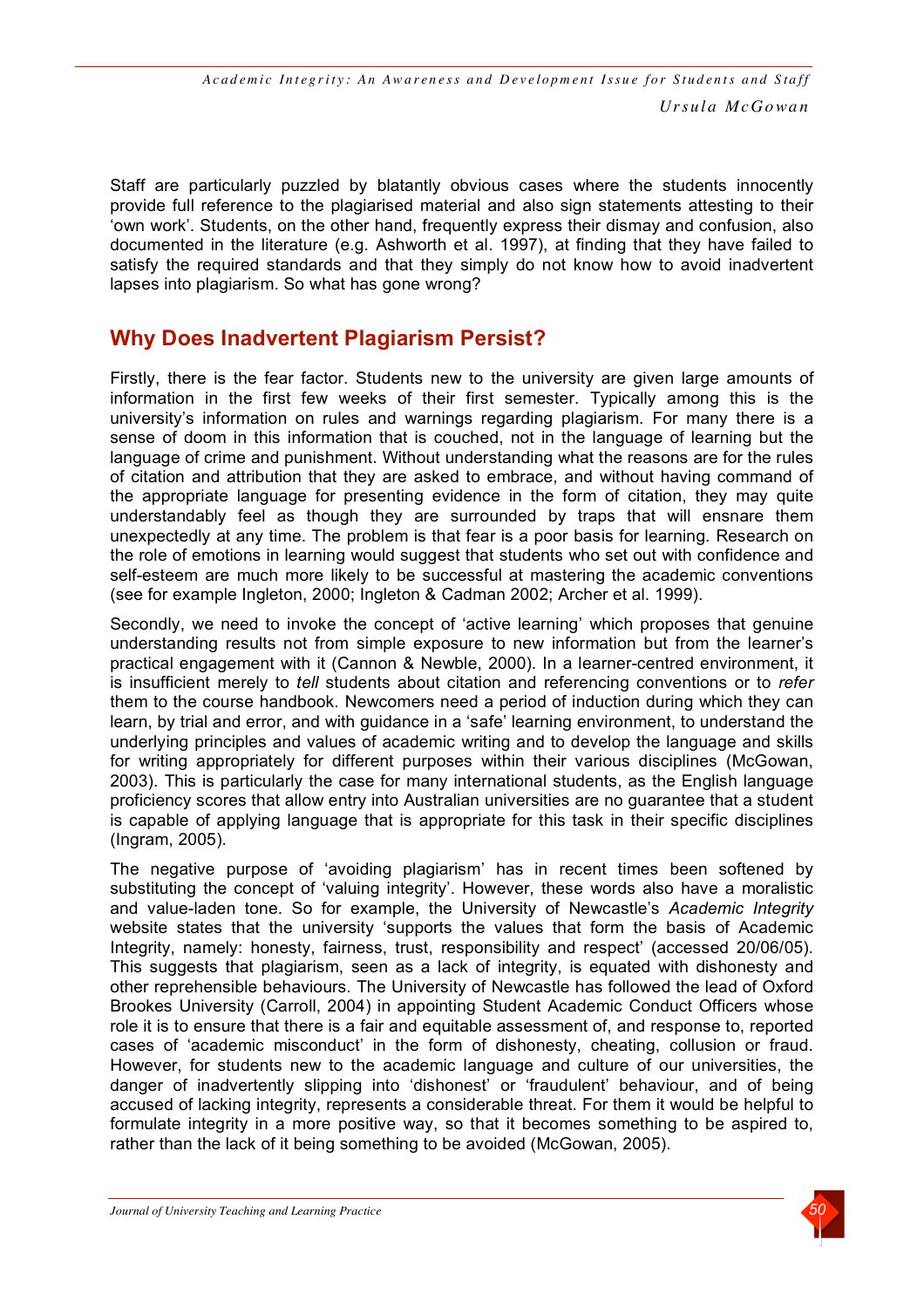I suggest that a more persuasive perspective on the concept of integrity can be found by turning to the origin of the word. The Oxford Dictionary of English Etymology (1966-1992) gives its derivation from *integer:* "denoting a whole quantity"; *integral*: "making up a whole, made up of parts which constitute a unity"; and hence "integrity". In this interpretation of the word, academic integrity could be seen in the sense of a person's integration into the academic tradition of research and scholarship. If this aspect were highlighted in the academic induction of students, the 'training' in academic conventions that follows would probably make more sense to them, and certainly be more encouraging and conducive to learning.

The norms and values, and associated rules of conduct that have been developed within the academic tradition of scholarly activity and research are not self-evident. To trace and recall all the writings that have in some way combined to influence their thinking is not something that comes naturally to newcomers. The concept of inducting students into evidence-based learning from their first year has been gaining momentum since the Boyer Commission's (1999) proposal. Melbourne University lists 'an atmosphere of intellectual excitement' and 'an intensive research culture permeating all teaching and learning activities' as the first two of its nine principles guiding teaching and learning (James & Baldwin 2002). Brew (2003) confirms the value of 'bringing teaching and research together within academic communities of practice' and makes the point that research-based learning should not be confined to students who are future academics, but 'that for all students, no matter what their ability or study motivation, the pursuit of professionalism embodied in the quality conception of scholarship can be a useful foundation for whatever the student engages in when they graduate' (Brew, 2003: p 16).

## **An Awareness and Development Issue for Students and Staff**

When embarking on university study, students need to understand that they are entering a new 'culture', and becoming part of a 'community of scholars'. They are about to take their place within a research tradition in which they need to learn that their thinking and writing in fact draws on evidence of prior research and the thoughts and writings of others; that their own writing may in turn be drawn on by their readers in future scholarship and research; and finally, that the evidence-based tradition has developed a set of norms and conventions that make it possible for readers to duplicate the research steps they have taken and re-visit the evidence that supported their argument.

In practice, when students write essays and other assignments, they are from the outset expected to abide by the norms that have been established within the academic tradition of research and scholarship. But there is no reason to assume, without explicit induction, that they know *why* they are required to do so. The fact that in writing an essay they are engaged in what Boyer called the 'scholarship of integration' is not generally apparent to them. It probably is not always clear in the minds of staff either (Chanock, 2004). Ask any first year students, or indeed many lecturers, about research in their courses, and they are unlikely to describe their learning and teaching as having more than a passing link with research. Yet, as Hunt points out, '…offering lessons and courses and workshops on 'avoiding plagiarism' - indeed, posing plagiarism as a problem at all -- begins at the wrong end of the stick'. He compares it to 'looking for a good way to teach the infield fly rule to people who have no clear idea what baseball is' (Hunt 2002).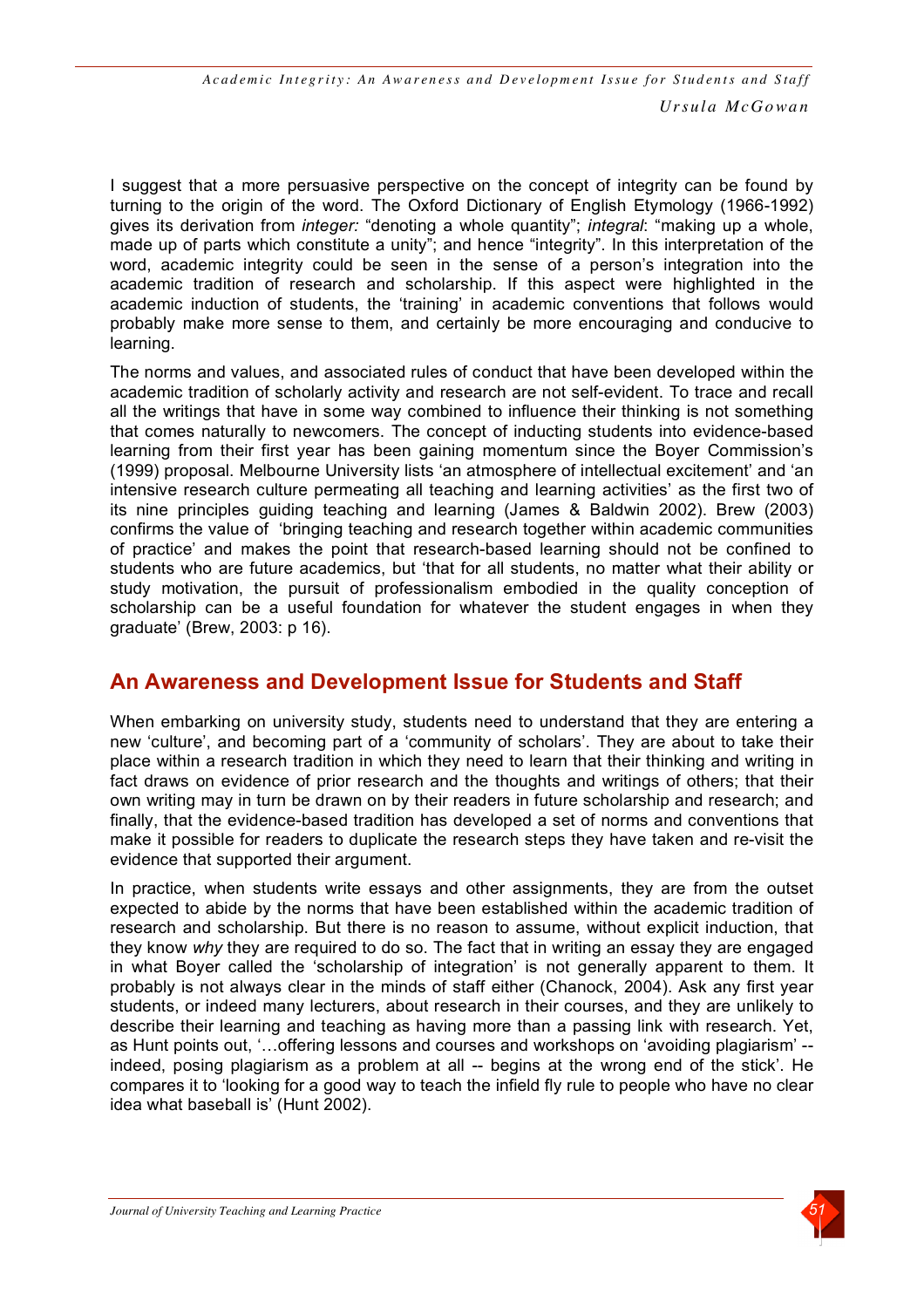This, then, is an awareness and development issue for staff as well as students. Lecturers need to learn to play their part in helping students to realise that 'in undertaking tertiary study they place themselves in a research tradition' (McGowan, 2005 p.292), that they are entering into an 'academic community of practice' (Brew, 2003), and that in such a community all members are, as Brew puts it, 'responsible for the maintenance of the community of practice or inducting newcomers into it, for carrying on the tradition of the past and carrying the community forward to the future' (p12).

### *Student Induction*

The University of Melbourne's website on 'Assessing Student Learning' contains an explanation of the reasons for the rules of citation that is enlightening for students. It addresses five difficulties encountered by international students. These are: unintentional cheating, paraphrasing, quoting, acknowledgments, and finally, the reason for the requirements of citation and attribution: "Why do I have to use these complicated methods and rules?" The answer to this final question is given as follows:

One of the central purposes of Australian higher education is to produce graduates who are independent thinkers, able to critically analyse information and ideas. This means that during your time at university in Australia you will be asked not just to become familiar with the ideas of scholars and experts but to examine these ideas closely and to decide how much or how little you agree with them. You will learn to form opinions about ideas and to communicate these opinions verbally and in writing. These opinions must be based on evidence and one common source of evidence is the ideas of others. You are likely to find yourself using the ideas of one scholar to analyse and perhaps criticise the ideas of another. This is considered excellent scholarly practice in Australia.

There are two reasons, then, why Australian university students are expected to acknowledge the source or origin of the words of scholars they use in their assessment tasks. The first is that you need to let readers know where you found your ideas so that they can check to see they are reliable and valid ideas for the point you are making. Secondly, you need to make it clear which ideas are yours and which are those of others.

http://www.cshe.unimelb.edu.au/assessinglearning/03/intstuds.html

A persuasive text such as this, available on a student website, would be an excellent resource for all lecturers in laying the foundation for their students' successful apprenticeship into a 'new game' with 'new rules' (Leask, 2004), by which they achieve their integration into the academic tradition of research and scholarship.

For new students, and those from non-English speaking backgrounds in particular, an induction into the concept of scholarly, research-based writing involves not only an apprenticeship into the conventions of citation and referencing, but also requires time to learn the language of their specific discipline (McGowan, 2003, Crisp, 2004). This paper proposes a focus on language development for minimising unintentional plagiarism as part of the induction strategy. It is an approach that is based on 'genre analysis' as a self-help tool for students to learn both what is required by academic conventions, and also how to achieve this requirement through a writing style that is characteristic of their discipline. Students need a starting point for moving on from using 'their own' words, which may be an informal style or the inappropriate translation of a culturally foreign language choice, to searching out and applying the language that is typically used within their new discipline. They need to engage in 'active learning' to help them recognise how their *reading* can inform their *writing*.

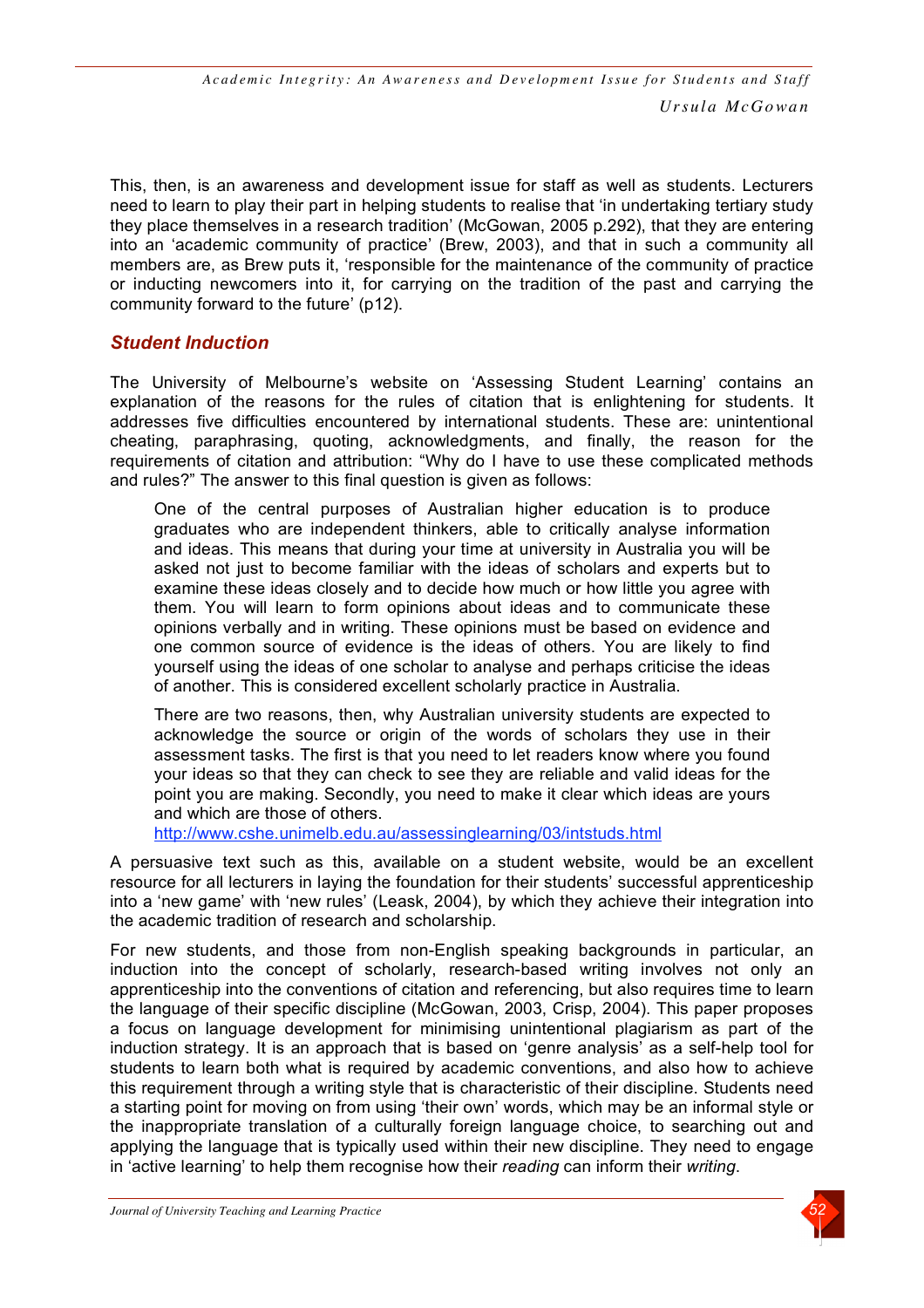The task of inducting students into the writing styles, or *genres,* of their current disciplines does not need to be a daunting task for the academic teacher. Most academics will have gone through the process of learning the writing style of their discipline without even being aware of it. The basis of their writing would have been their reading. From this they would gradually, unobtrusively, over time, have absorbed the structures, logical development, sentence patterns and word choices that typically occurred in their readings, and they would have noted what was inappropriate and to be avoided. Not all students have that capacity, or indeed the time, to absorb the *language* of what they read at the same time as dealing with the *content*. For many international students the time they spend within the English-speaking Australian university environment may be limited to three or four years. The key to the selfhelp strategy, then, is to make this a conscious focus in order to accelerate a process that, for some, over a longer period of time, tends to develop subconsciously.

I therefore propose that a little time might be set aside during lectures or tutorials early in a course or program, to provide an initial focus exercise carried out on a short article from the students' reading list that is representative of the *genre*. The exercise consists of three simple steps: (i) to read for content, (ii) to identify the structure, or stages of development of the text and (iii) to extract the language items that typically occur in each of these stages. This is a process that has been researched, developed and documented under the concept of *genre analysis* (Halliday & Hasan, 1985, Swales 1990, Halliday & Martin 1993, Cope & Kalantzis 1993, Christie & Martin 1997). It is an heuristic approach, where students learn to deduce for themselves, from the structures and language items used in the readings they encounter, what is obligatory, optional or inappropriate within the particular *genre*. In writing their own assignments, students are then encouraged to follow the 'stages' of their models and to re-use language items that typically recur during these stages.

A textbook on writing research reports by Weissberg and Buker (1990) is based on this process and provides a useful illustration. It contains numerous examples, from a variety of disciplines, of each of the stages of a research report. From these, the authors identify at each stage of the report, what may be deemed obligatory or optional steps. They then highlight the recurring words, phrases and sentence structures that are not only *permitted* but also *expected* to be used within the research report *genre*.

In the language development strategy proposed here, the exercise of *genre analysis* that students undertake in the first instance, when repeated a number of times, will serve to alert them to the stock phrases that are the hallmarks of their *genre*. The strategy is to encourage students to discover these language items within their readings and to *re-use* them to express *their own content*. In providing an initial focus exercise in this way, and a safe environment, with feedback for students using their reading to develop their academic writing, lecturers would effectively provide a period of apprenticeship into the conventions and *genres* of their disciplines.

### *Staff Development*

The term 'development' appears more appropriate here than 'training', as the latter conjures up the notion of jumping through hoops, or learning a few tricks in a mechanical fashion. The first step for staff developers would be to provide academic staff with information and activities that would lead them to recognise that they may be in the best position to provide students with opportunities for analysing their readings within their core lectures or tutorials. This would require overcoming their resistance to taking on what appears to be 'extra' work. Initially it may indeed mean some extra work, but the payoff in the long run should mean that much time is saved in counselling individual students who don't understand why the plagiarised work they have submitted is unacceptable.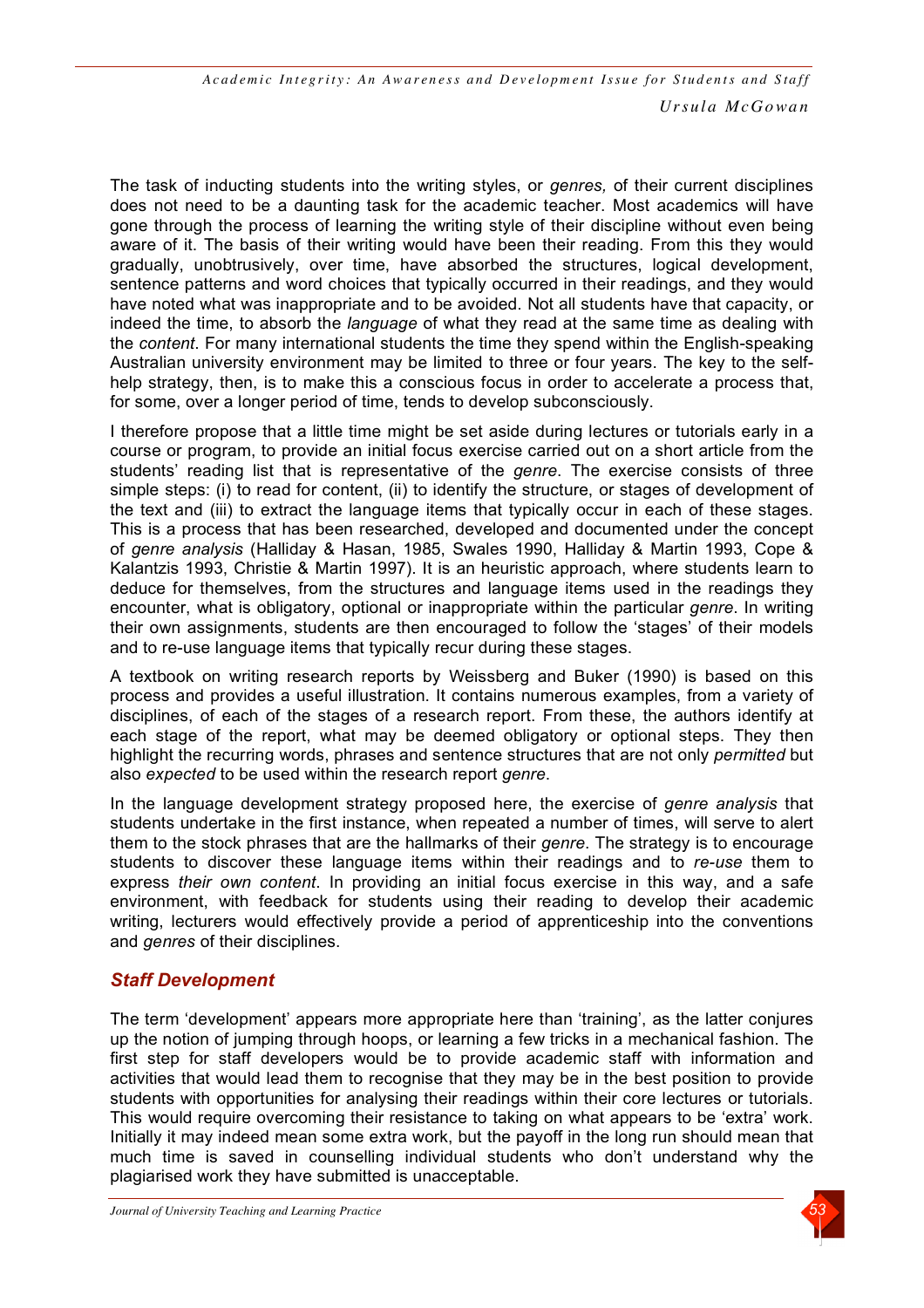It is not always easy to remember what it was like not to know or understand something once we have learnt or mastered it ourselves. As teachers, we need to develop the skill of 'defamiliarisation', that is, making the familiar 'unfamiliar' again (O'Regan, 2005). It means we need to re-trace the steps that we took to get to the mastery we have, in order to put ourselves in the shoes of our learners. Many of us find it difficult to recall the moment at which the notion of being in a scholarly research tradition finally became clear to us, or what it was that triggered this understanding. It is even more difficult to recall how intuitively we developed a mastery of formal written language (as distinct from more informal spoken varieties), and even different versions of formal language for different purposes or different audiences. A first step in a developmental approach would be to help lecturers to reflect on their own induction into the academic norms, values and language.

The next step might be to show how international students, and indeed all students from diverse cultural backgrounds, will benefit from guidance and feedback by their lecturers on the nature of language that can be re-used, in other words, language that is 'common property' in any specific discipline. One must learn to recognise that it is simplistic to expect that a student who is at home in several other languages and cultures will include in their cultural and linguistic experience all the idiomatic and genre-specific expressions that a native speaker of English has accumulated over a lifetime. We are also oversimplifying when we tell students to use 'their own words', for, as Pennycook (1996) points out: 'All language learning is to some extent a process of borrowing others' words' (p.227). The fact is that there are standard word sequences for introducing or commenting on quotations, such as: 'many writers agree that*…*' or 'according to Jones et al,' or 'Smith claims that…' which students can only learn from their readings. In addition, different text types or 'genres' use expressions, even whole sentences, that have become the trademark of those particular types of texts. For example many formal letters will use the words: 'I write in response to your communication of …'. In a higher degree thesis we can often find the words: 'The purpose of this study was to examine the…'; or, in describing a scatter plot in a statistics course we may find the words: 'There is no linear correlation between the (x and y axes)'. Students are expected over a period of time to develop appropriate skills of re-using these 'trademark' phrases, or even complete sentences, as in the last example, for each type of text and discipline they are studying. International students can be shown how to accelerate their acquisition of these by paying particular attention to the language of their readings as well as their content.

However, in my experience of working closely with staff in the area of professional development, the suggestion that a language focus be part of core teaching has not been readily accepted by lecturers in the Faculties. In a climate of rising student-staff ratios, and with the growth of internationalisation of Australian universities, lecturers have little time to spare to engage in additional work. Many already feel pressured by the requirement to lift their teaching skills while maintaining their discipline-specific research output, and are understandably reluctant to face the prospect of dealing with student language, a field in which some argue they have little or no expertise.

The challenge now is to persuade overloaded lecturers to recognise that appropriate communication skills for their chosen field are an essential attribute to be developed by their students; and that the integration of an explicit focus on academic values and disciplinespecific language into the core curriculum could be achieved without an excessive time commitment, and even without the need for linguistic or grammatical terminology. The approach described here, if applied early, is set to pay educational dividends in the long run. It is a means for helping students help themselves to accelerate their mastery of the language and conventions necessary for the achievement and maintenance of academic integrity.

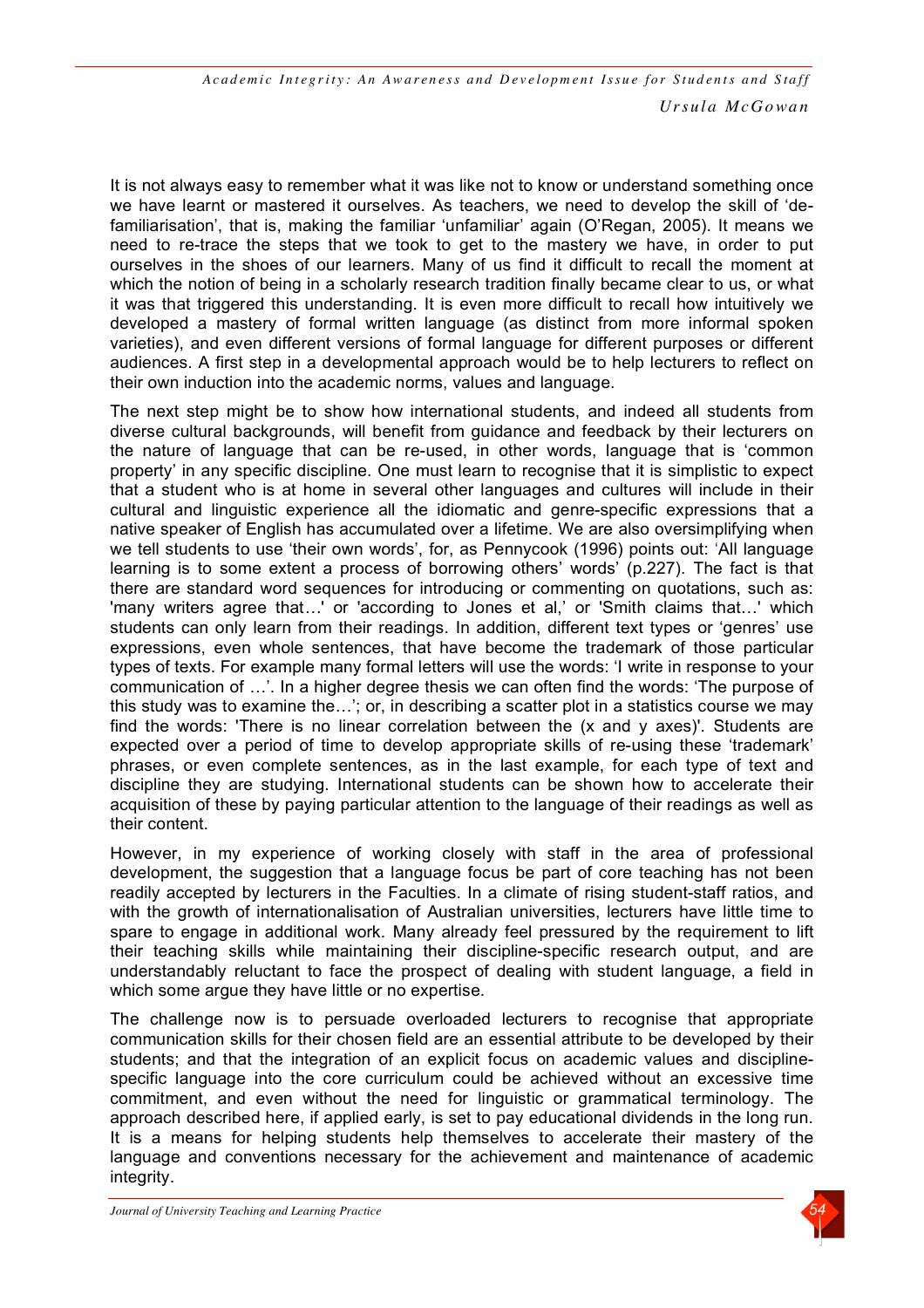# **Conclusion**

In summary, this paper has dealt with academic integrity as it affects that group of students who do not intend to cheat or fraudulently present the work of others as their own, but who find that they inadvertently use the language and content of their sources in a way that leaves them open to accusations of plagiarism. To some extent this applies to most students who are new to academic study, but it is a particularly threatening situation for many international students and for the staff who need to assess their work. A strategy has therefore been proposed that would assist the smooth transition of new students into an understanding of the research culture they have entered and to gain a tool for developing the appropriate language for the requirements of their various disciplines.

By removing the fear factor for those with no intention of cheating, the strategy of practising genre analysis as part of the core curriculum has the potential of becoming a powerful mechanism for reducing the incidence of inadvertent plagiarism as well as raising the overall standard of written work for an increasing range of students. However, while the strategy has been tried and found useful in individual consultations and small group workshops, its acceptance by mainstream academic staff remains a challenge. Further work is needed to implement the integration of a genre based language learning approach into the core curriculum and to evaluate its effectiveness in reducing the incidence of unintentional plagiarism.

# **References**

- Ashworth, P., Bannister, P., & Thorne, P. (1997). Guilty in whose eyes? University students' perceptions of cheating and plagiarism in academic work and assessment. *Studies in Higher Education 22* (2) p 187.
- Archer, J., Cantwell, C. and Bourke, S. (1999). Coping at University: an examination of achievement, motivation, self-regulation, confidence and method of entry*. Higher Education Research and Development, 18* (1) pp 31-54
- AUTC (2002). *Assessing learning in Australian universities. Ideas, strategies and resources for quality in student assessment*. Centre for the Study of Higher Education. University of Melbourne. http://www.cshe.unimelb.edu.au/assessinglearning/03/plagMain.html (accessed May, 2005).
- Boyer Commission (1998). *Reinventing undergraduate education: A blueprint for America's research universities*. Stony Brook, NY: Carnegie foundation for University Teaching. http://naples.cc.sunysb.edu/Pres/boyer.nsf/ (accessed May, 2005).
- Brew, A. (2003). Teaching and Research: New relationships and their implications for inquiry-based teaching and learning in higher education. *Higher Education Research and Development 22* (1) pp 3-18.
- Cadman, K. (1997). Thesis writing for international students. A question of identity? *English for Specific Purposes 16* (1) pp 177-188.
- Cannon, R. & Newble, D. (2000). *A Handbook for Teachers in Universities and Colleges*. London: Kogan Page.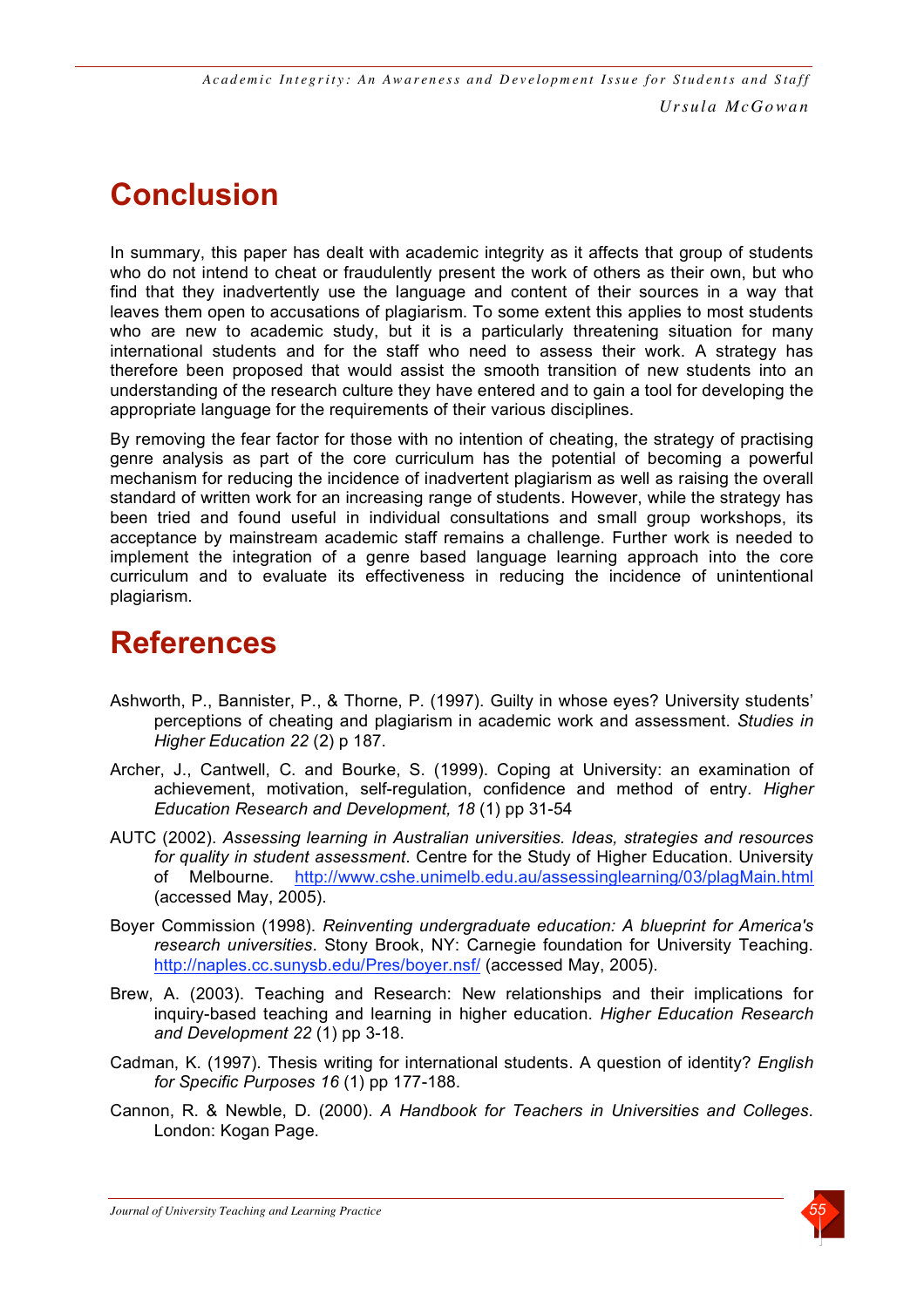- Carroll, J. (2004). Oxford Brookes: Five years down the road. Paper presented to *Symposium on Promoting Academic Integrity: New Policies, Practices, Procedures.* The University of Newcastle, (NSW). 24 November.
- Carroll, J. (2002). *A handbook for deterring plagiarism in higher education*. Oxford: Oxford Centre for Staff and Learning Development: Oxford Brookes University.
- Chanock, K (2004). *Introducing students to the culture of enquiry in an arts degree.* HERDSA Guide. Milparra NSW: Higher Education Research and Development Society of Australasia.
- Christie, F. & Martin J. R. (Eds.) (1997) *Genre and Institutions. Social Processes in the Workplace and School.* London and Washington: Cassell.
- Cope, B. & Kalantzis, M. (1993). How a genre approach to literacy can transform the way literacy is taught. In B. Cope & M. Kalantzis (Eds.), *The powers of literacy: A genre approach to the teaching of writing* pp1-21. London: Falmer Press.
- Crisp, G. T. (2004) Plagiarism and the reputation of the University: How to distribute effort between educating students on attribution and rigorous detection of cheating?. *Proceedings of the Australian Universities Quality Forum 2004.* AUQA Occasional Publication.
- Flinders University website: Academic Integrity. http://www.flinders.edu.au/aims/index.html (accessed June 2005).
- Halliday, M. A. K. & Hasan, R. (1985). *Language, Context and Text: Aspects of language in a social semiotic perspective.* Geelong: Deakin University Press.
- Halliday, M.A.K. & Martin, J. R. (1993). *Writing Science. Literacy and Discursive Power.* London: Falmer Press.
- Hunt, R. (2002). Four Reasons to be Happy about Internet Plagiarism. *Teaching Perspectives* (St. Thomas University). http://www.stu.ca/~hunt/4reasons.htm (accessed May, 2005).
- Ingleton, C. (2000). Emotion in learning a neglected dynamic, In R. James, J. Milton & R. Gabb (Eds.), *Research and Development in Higher Education*, 2000. v. 22 *Cornerstones of Higher Education.* Melbourne. pp 86-99.
- Ingleton, C. & Cadman, K. (2002). Silent issues for international postgraduate research students: Emotion and agency in academic success. *Australian Education Researcher*, 2002. v.29, 1, pp.93-113.
- Ingram, D. (2005). English language testing and the temptation of international students. The nature, interpretation and misuse of English language testing. Media Release May 20, 2005. The University of Melbourne Private. http://www.muprivate.edu.au/index.php?id=946 (accessed June 2005).
- James, R. & Baldwin, G. (2002). Nine Principles Guiding Teaching and Learning in the University of Melbourne. Centre for the Study of Higher Education. http://www.cshe.unimelb.edu.au/pdfs/9principles.pdf (accessed June 2005).
- JISC (2005). *Deterring, Detecting and Dealing with Student Plagiarism*. Joint Information Systems Committee. http://www.jisc.ac.uk/index.cfm?name=pub\_plagiarism (accessed May, 2005).